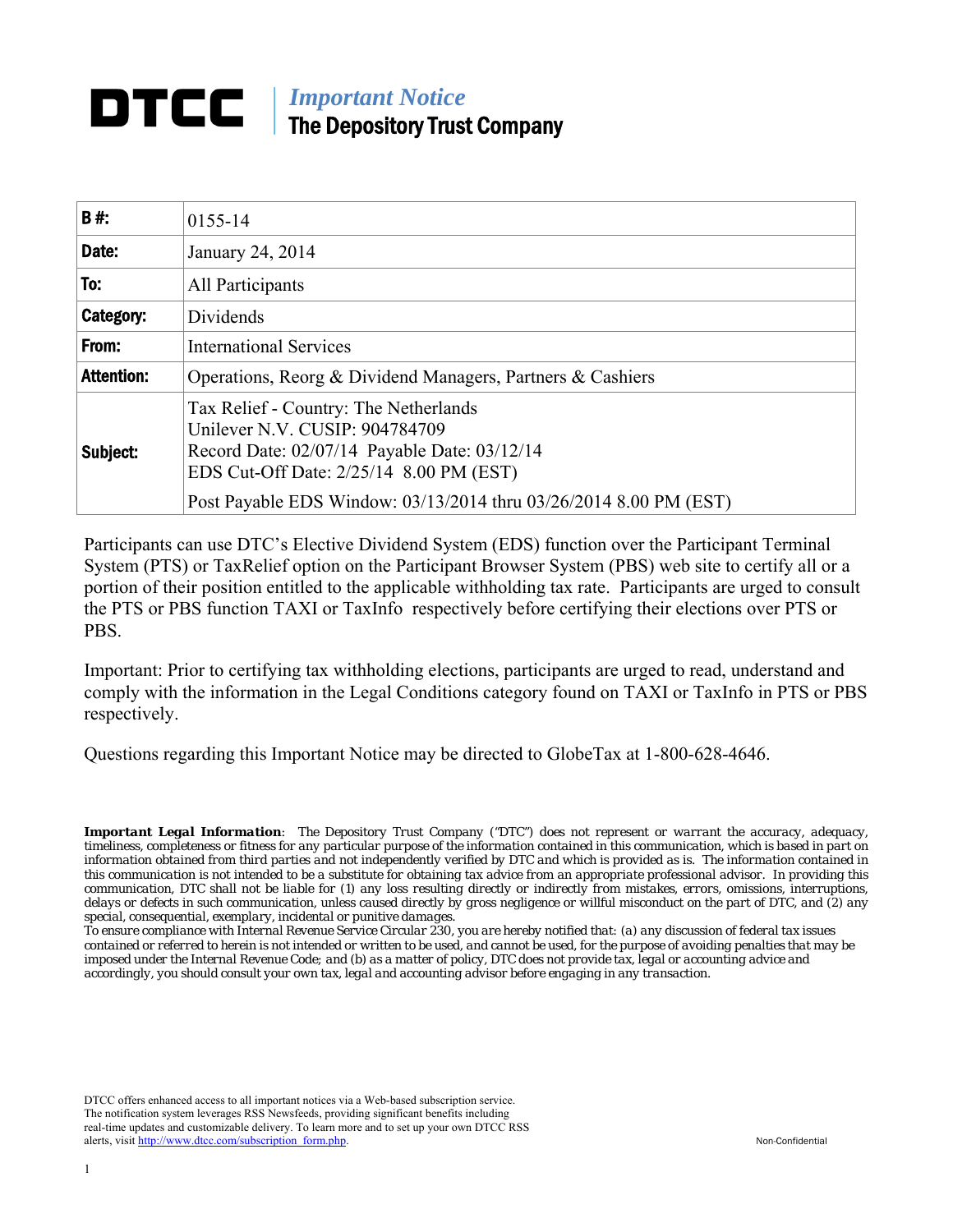

**UNILEVER N.V.** has announced an interim cash dividend in respect to the fourth quarter of fiscal year 2013. Citibank acts as Transfer Agent for the company's New York Registry Shares ("NYRS") program.

Participants can use DTC's Elective Dividend System (EDS) function over the Participant Terminal System (PTS) or Tax Relief option on the Participant Browser System (PBS) web site to certify all or a portion of their position entitled to the applicable withholding tax rate. Use of EDS will permit entitlement amounts to be paid through DTC.

On NYRS Pay Date, all holders will receive this dividend net of the full Netherland statutory withholding tax of 15% with the possibility to reclaim as outlined in the below Eligibility Matrix:

|                                                       | <b>DIVIDEND EVENT DETAILS</b> |  |  |  |  |
|-------------------------------------------------------|-------------------------------|--|--|--|--|
| <b>COUNTRY OF ISSUANCE</b>                            | <b>NETHERLANDS</b>            |  |  |  |  |
| <b>ISSUE</b>                                          | UNII FVFR N.V.                |  |  |  |  |
| CUSIP#                                                | 904784709                     |  |  |  |  |
| TRANSFER AGENT                                        | <b>CITIBANK</b>               |  |  |  |  |
| <b>NYRS RECORD DATE</b>                               | FEBRUARY 7, 2014              |  |  |  |  |
| <b>NYRS PAY DATE</b>                                  | MARCH 12, 2014                |  |  |  |  |
| <b>NYRS GROSS DIVIDEND</b><br><b>RATE ON PAY DATE</b> | \$0.3654                      |  |  |  |  |
| ORD GROSS DIVIDEND<br>RATE ON PAY DATE                | €0.2690                       |  |  |  |  |
| <b>RATIO</b>                                          | 1 ORD: 1 NYRS                 |  |  |  |  |
| STATUTORY WHT RATE                                    | 15%                           |  |  |  |  |

### **CHARGES & DEADLINES**

| <b>FILING METHOD</b>              | <b>BATCH</b>                              | <b>PAYMENT</b><br><b>METHOD</b> | <b>TRANSFER</b><br><b>AGENT SERVICE</b><br><b>CHARGE</b> | <b>MINIMUM SERVICE</b><br><b>CHARGE PER</b><br><b>BENEFICIAL</b><br><b>OWNER</b> | <b>FINAL SUBMISSION</b><br><b>DEADLINE</b><br>(ALL TIMES EST) |
|-----------------------------------|-------------------------------------------|---------------------------------|----------------------------------------------------------|----------------------------------------------------------------------------------|---------------------------------------------------------------|
| <b>RELIEF AT</b><br><b>SOURCE</b> | <b>PAYMENT ON PAY</b><br><b>DATE</b>      | <b>EDS</b>                      | \$0.005 per NYRS                                         | \$0                                                                              | <b>FEBRUARY 25, 2014</b><br>(8PM)                             |
| <b>QUICK RECLAIM</b>              | <b>PRIMARY LONG-</b><br><b>FORM BATCH</b> | <b>EDS</b>                      | \$0.010 per NYRS                                         | \$25                                                                             | MARCH 26, 2014<br>(8PM)                                       |
| <b>LONG-FORM</b>                  | POST-EDS PROCESS:<br><b>ONGOING</b>       | <b>CHECK</b>                    | \$0.010 per NYRS                                         | \$25                                                                             | <b>OCTOBER 31, 2019</b><br>(8PM)                              |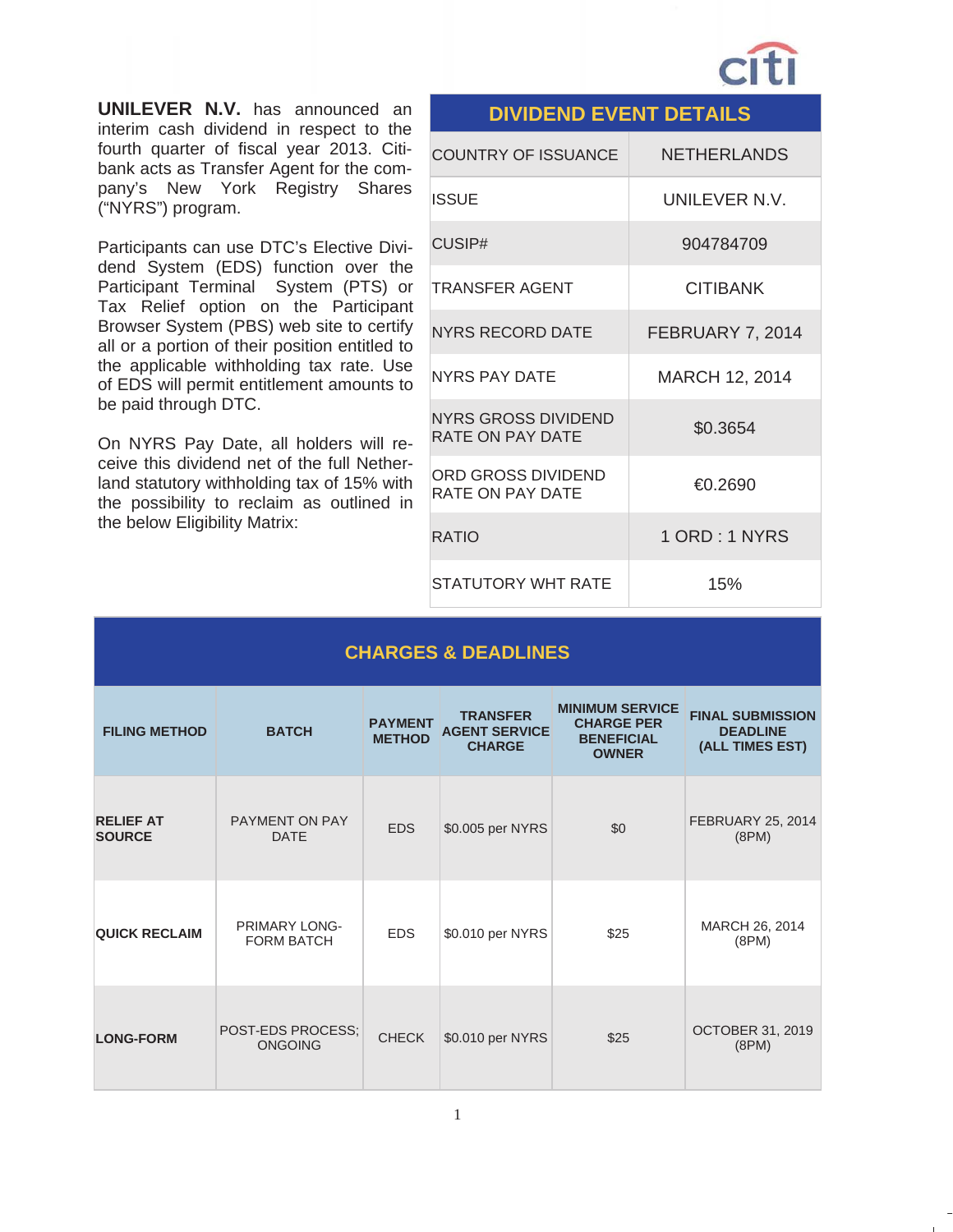## **RELEIF AT SOURCE ("EDS") ELIGIBILITY MATRIX**

| <b>RATE DESCRIPTION</b>                | <b>RECLAIM</b><br><b>RATE</b> | <b>ELIGIBLE RESIDENTS</b>                                                                         | <b>DOCUMENTATION REQUIRED</b>                                                                                                                                   |
|----------------------------------------|-------------------------------|---------------------------------------------------------------------------------------------------|-----------------------------------------------------------------------------------------------------------------------------------------------------------------|
| EXEMPT - 0%<br><b>RELIEF AT SOURCE</b> | 15%                           | US ARTICLE 35 - PENSIONS and<br>IRAs under 401(a), 401(k), 457(b),<br>403(b), 408, 408(a), 501(a) | <b>ESP SUBMISSION</b><br><i>(SELECT RELIEF AT</i><br>SOURCE OPTION)<br>OR<br><b>COVER LETTER (EXHIBIT A)</b><br>&<br><b>IRS FORM 6166</b><br>(MUST BE FOR 2014) |

**PARTICIPATING IN RELIEF AT SOURCE IS WHOLLY VOLUNTARY AND DISCRETIONARY, HOWEVER, IT IS THE ONLY WAY TO OBTAIN THE REDUCED WITHHOLDING TAX RATE ON THE PAYABLE DATE.** 

| <b>LONG FORM / QUICK REFUND ELIGIBILITY MATRIX</b>                                        |                               |                                                                                                                                                                                                                                                                                                       |                                                                                                                                        |  |  |
|-------------------------------------------------------------------------------------------|-------------------------------|-------------------------------------------------------------------------------------------------------------------------------------------------------------------------------------------------------------------------------------------------------------------------------------------------------|----------------------------------------------------------------------------------------------------------------------------------------|--|--|
| <b>RATE DESCRIPTION</b>                                                                   | <b>RECLAIM</b><br><b>RATE</b> | <b>ELIGIBLE RESIDENTS</b>                                                                                                                                                                                                                                                                             | <b>DOCUMENTATION REQUIRED</b>                                                                                                          |  |  |
| <b>UNFAVORABLE - 15%</b>                                                                  | 0%                            | <b>Non-Treaty Countries</b>                                                                                                                                                                                                                                                                           | <b>NONE</b>                                                                                                                            |  |  |
| <b>FAVORABLE - 10%</b><br><b>POST-PAY DATE</b><br><b>LONG FORM ONLY</b>                   | 5%                            | Azerbaijan, Bahrain, China, Czech<br>Republic, Hong Kong, India, Indone-<br>sia, Kuwait, Oman, Portugal, Qatar,<br>Saudi Arabia, Slovak Republic, South 2.<br>Africa, Taiwan, United Arab Emirates,<br>Venezuela                                                                                      | <b>COVER LETTER (EXHIBIT A)</b><br>1.<br><b>IB 92 UNIVERSEEL</b>                                                                       |  |  |
| <b>FAVORABLE - 10%</b><br><b>POST-PAY DATE</b><br><b>LONG FORM ONLY</b>                   | 5%                            | Ghana, Japan, United Kingdom                                                                                                                                                                                                                                                                          | <b>COVER LETTER (EXHIBIT A)</b><br>1.<br><b>IB 93 UNIVERSEEL</b><br>$\overline{2}$ .                                                   |  |  |
| $EXEMENT - 0$ %<br><b>POST PAY-DATE</b>                                                   | 15%                           | US ARTICLE 36-CHARITIES under<br>501(a), 501(c)(3), 509(a)(1), 509(a)(2),<br>$509(a)(3)$ , 17-(b)                                                                                                                                                                                                     | $\overline{1}$ .<br><b>ESP SUBMISSION OR</b><br>COVER LETTER (EXHIBIT A)                                                               |  |  |
| EXEMPT - 0%<br><b>POST-PAY DATE</b>                                                       | 15%                           | US ARTICLE 35 - PENSIONS and<br>IRAs under 401(a), 401(k), 457(b), 403<br>$(b)$ , 408, 408 $(a)$ , 501 $(a)$                                                                                                                                                                                          | <b>ESP SUBMISSION OR</b><br>1.<br>COVER LETTER (EXHIBIT A)                                                                             |  |  |
| EXEMPT - 0%<br>(FOREIGN TAX EX-<br>EMPT)<br><b>POST-PAY DATE</b><br><b>LONG FORM ONLY</b> | 15%                           | Any entity domiciled in a state in which<br>it is not subject to tax on profits, as<br>long as that state has an Exchange of $ 2$ .<br>Tax Information Agreement in place<br>with the Netherlands, & that entity<br>would not be subject to profits tax in<br>the Netherlands if it were based there- | <b>COVER LETTER (EXHIBIT A)</b><br>1.<br>DIV 16 FORM<br>3.<br>STAND ALONE CERTIFICATE<br>OF RESIDENCY<br>4.<br>ARTICLES OF ASSOCIATION |  |  |

 $\mathbf{I}$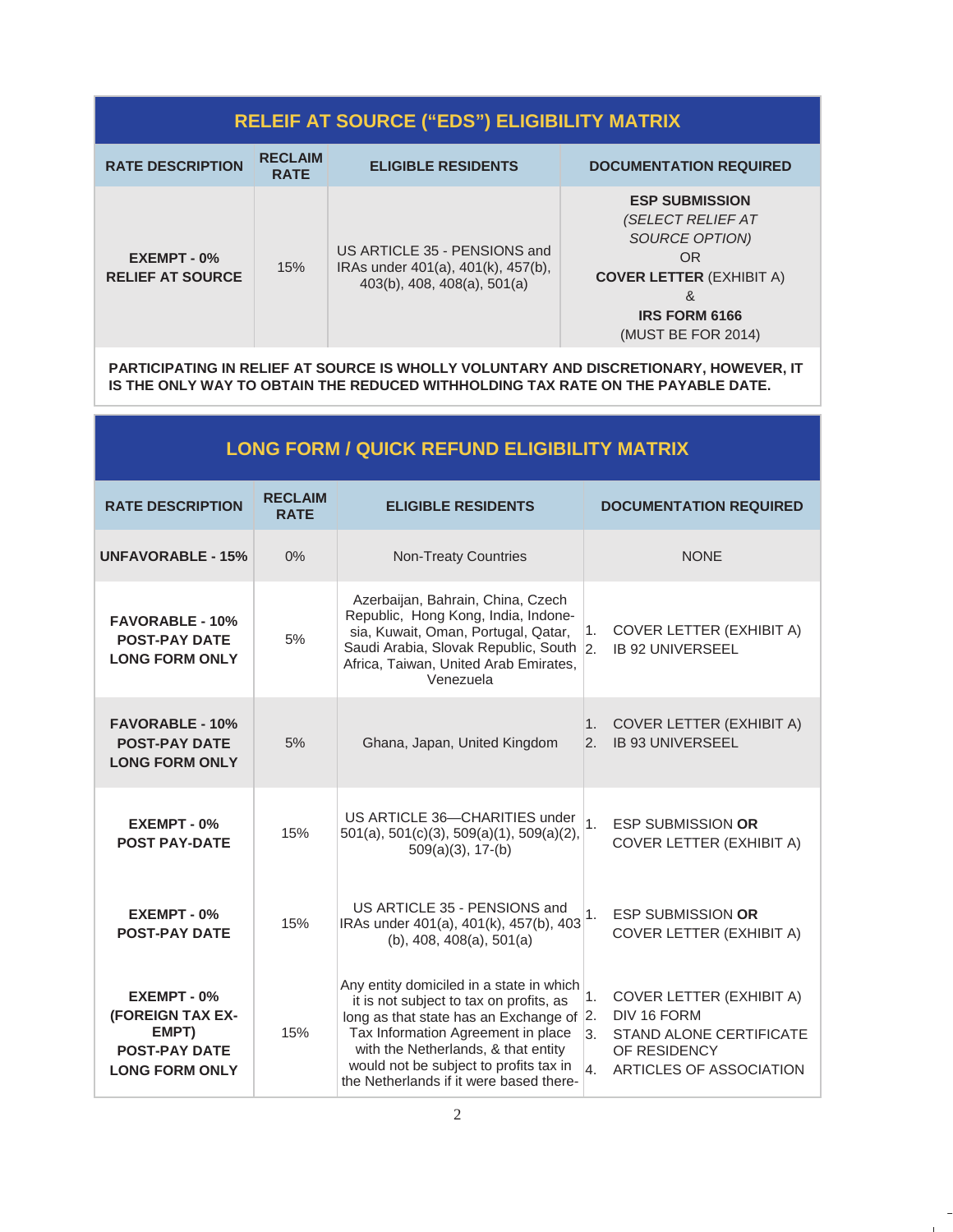## **DESCRIPTION OF VARIOUS DOCUMENTATION**

| <b>DOCUMENT NAME</b>                     | <b>DESCRIPTION</b>                                                                                                                                                                                                                                                                                                                                                                                                                                         | <b>ORIGINAL / COPY</b>                          | <b>SIGNATURE REQUIRE-</b><br><b>MENT</b>                                                        |
|------------------------------------------|------------------------------------------------------------------------------------------------------------------------------------------------------------------------------------------------------------------------------------------------------------------------------------------------------------------------------------------------------------------------------------------------------------------------------------------------------------|-------------------------------------------------|-------------------------------------------------------------------------------------------------|
| <b>IRS FORM 6166</b>                     | ISSUED BY THE INTERNAL REVENUE SER-<br>VICE, STATING THE NAME AND TAX PAYER<br>IDENTIFICATION NUMBER OF THE BENEFI-<br>CIAL OWNER. IT MUST BE FOR THE CUR-<br>RENT TAX YEAR.                                                                                                                                                                                                                                                                               | ORIGINAL<br>PREFERRED /<br><b>COPY ACCEPTED</b> | <b>IRS REPRESENTATIVE</b>                                                                       |
| <b>IB 92 UNIVERSEEL</b>                  | DUTCH TAX FORM REQUIRED FOR ANY BEN-<br>EFICIAL OWNER, DOMICILED IN<br>NON-REMITTANCE-BASED JURISDICTIONS.<br>ATTEMPTING TO RECLAIM THE<br>5% ENTITLEMENT; THIS FORM MUST BE<br>CERTIFIED BY THE BENEFICIAL OWNER'S<br>LOCAL TAX OFFICE.                                                                                                                                                                                                                   | <b>ORIGINAL</b>                                 | <b>BENEFICIAL OWNER</b><br><b>&amp; MUST BEAR THE</b><br>STAMP OF LOCAL TAX<br><b>AUTHORITY</b> |
| <b>IB 93 UNIVERSEEL</b>                  | DUTCH TAX FORM REQUIRED FOR ANY BEN-<br>EFICIAL OWNER, DOMICILED IN<br><b>REMITTANCE-BASED JURISDICTIONS.</b><br>ATTEMPTING TO RECLAIM THE<br>5% ENTITLEMENT; THIS FORM MUST BE<br>CERTIFIED BY THE BENEFICIAL OWNER'S<br>LOCAL TAX OFFICE.                                                                                                                                                                                                                | <b>ORIGINAL</b>                                 | <b>BENEFICIAL OWNER</b><br>& MUST BEAR THE<br><b>STAMP OF LOCAL TAX</b><br><b>AUTHORITY</b>     |
| <b>DIV 16</b>                            | THIS FORM IS USED TO APPLY FOR A<br>"REFUND FOR FOREIGN BODIES NOT SUB-<br>JECT TO ANY TAX ON PROFITS."<br>(SEE ELIGIBILITY MATRIX)                                                                                                                                                                                                                                                                                                                        | <b>ORIGINAL</b>                                 | <b>BENEFICIAL OWNER</b>                                                                         |
| <b>COVER LETTER</b><br>(EXHIBIT A)       | A LISTING OF THE BENEFICIAL OWNERS<br>NAMES, TAXPAYER ID NUMBERS, NUMBER<br>OF SHARES, AND ENTITY TYPE (CHARITY OR<br>PENSION).<br>THE CLIENT LISTING IS PROVIDED TO CITI-<br>BANK / GLOBETAX, BY THE PARTICIPANT,<br>EITHER THROUGH ESP SUBMISSION, OR<br>THROUGH TRADITIONAL HARD COPY RE-<br>CLAIM REQUEST LETTER.<br>IF NOT SUBMITTING YOUR CLAIM VIA ESP.<br>PLEASE CONTACT<br>DUTCHESP@GLOBETAX.COM TO PROCURE<br>A RECLAIM REQUEST LETTER TEMPLATE. | <b>ORIGINAL</b>                                 | <b>DTC PARTICIPANT</b>                                                                          |
| <b>ARTICLES OF</b><br><b>ASSOCIATION</b> | A DOCUMENT SPECIFYING THE REGULA-<br>TIONS FOR THE OPERATIONS OF A LEGAL<br>ENTITY. THE ARTICLES OF ASSOCIATION<br>DEFINE THE ENTITY'S PUPROSE, ORGANIZA-<br>TIONAL STRUCTURE, AND HOW FINANCIAL<br>RECORDS ARE MAINTAINED.                                                                                                                                                                                                                                | COPY ACCEPTED                                   | <b>PROVIDED BY</b><br><b>BENEFICIAL OWNER</b>                                                   |

÷  $\mathbf{1}$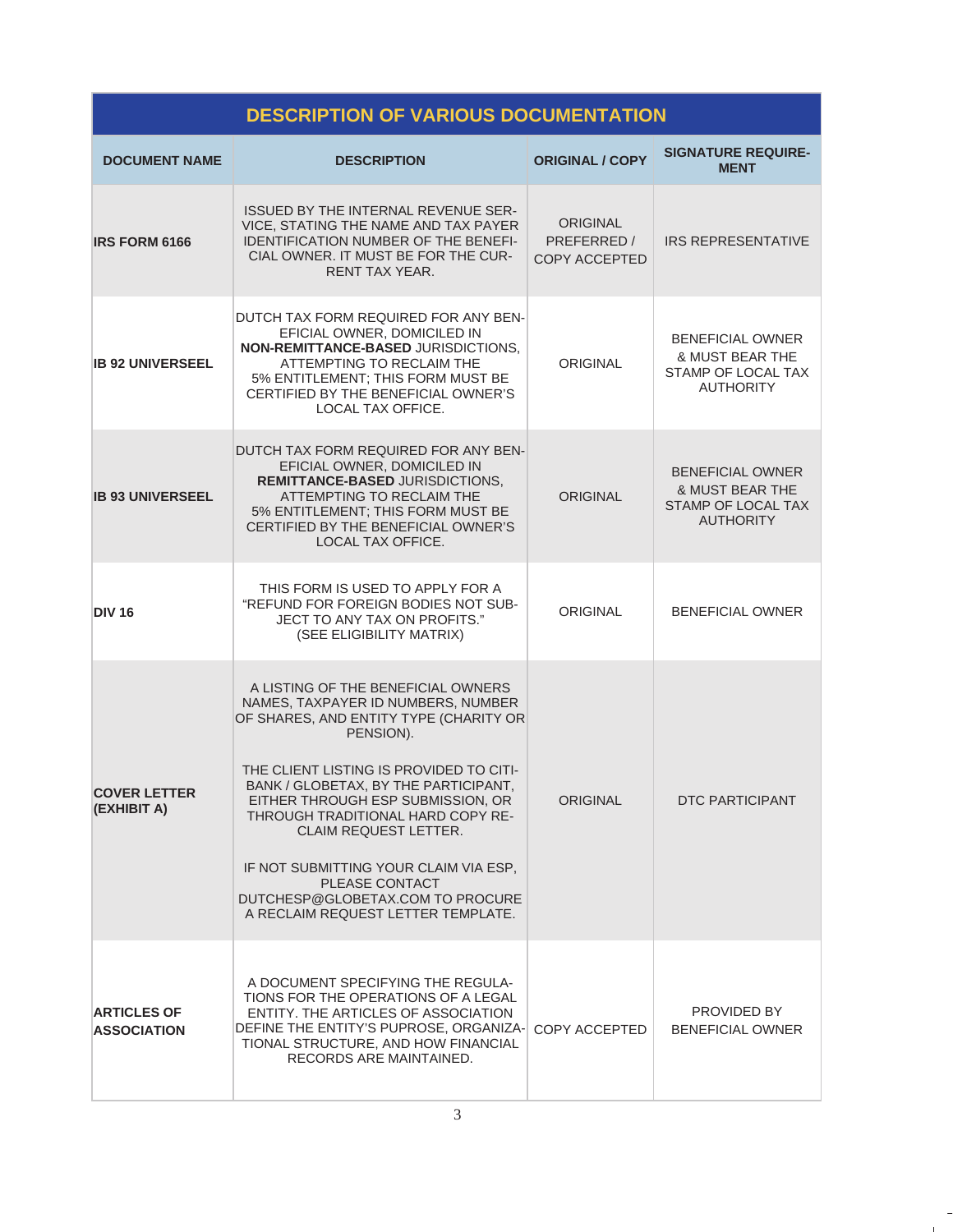| <b>CONTACT DETAILS</b>     |                            |  |  |
|----------------------------|----------------------------|--|--|
| PRIMARY CONTACT            | <b>KASEY HARBES</b>        |  |  |
| DOMESTIC PHONE (U.S.)      | 1-800-628-4646             |  |  |
| DOMESTIC FAX (U.S.)        | 1-800-633-4646             |  |  |
| <b>INTERNATIONAL PHONE</b> | 1-212-747-9100             |  |  |
| <b>INTERNATIONAL FAX</b>   | 1-212-747-0029             |  |  |
| <b>EMAIL ADDRESS</b>       | DUTCHESP@GLOBETAX.COM      |  |  |
| <b>COMPANY</b>             | CITIBANK / GLOBETAX        |  |  |
| <b>STREET ADDRESS</b>      | 90 BROAD STREET 16TH FLOOR |  |  |
| CITY/STATE/ZIP             | NEW YORK, NY 10004         |  |  |
| ADDITIONAL CONTACTS        | <b>CANDICE MEDENICA</b>    |  |  |
|                            | <b>JENNY LIN</b>           |  |  |

# **ESP** Electronic Submission Portal

powered by **GLOBETAX** 

**Citibank, offers ESP powered by GlobeTax, a paperless withholding tax reclaim process, for Exempt Organizations (qualified under Article 36 of the Tax Convention) and Exempt Pension Trusts (qualified under Article 35 of the Tax Convention) to participants holding NYRSs and New York Shares.** 

**These claims should be submitted through the following website (Requires a one-time registration): https://esp.globetax.com**

**Please contact Ms. Kasey Harbes at 1-800-628-4646 or via email at DUTCHESP@GLOBETAX.COM if you have any questions about this process.** 

## PLEASE NOTE:

**WHEN SUBMITTING** RELIEF AT SOURCE **CLAIMS THROUGH ESP,** 

YOU MUST SELECT THE RELIEF AT SOURCE OPTION **AND SUBMIT ALL APPROPRIATE DOCUMENTATION BY THE DEADLINE SET FORTH IN THIS IMPORTANT NOTICE.** 

CLAIMS SUBMITTED BY ESP, SELECTING OPTIONS OTHER THAN RELIEF AT SOURCE, WILL NOT BE CONSIDERED FOR RELIEF AT SOURCE.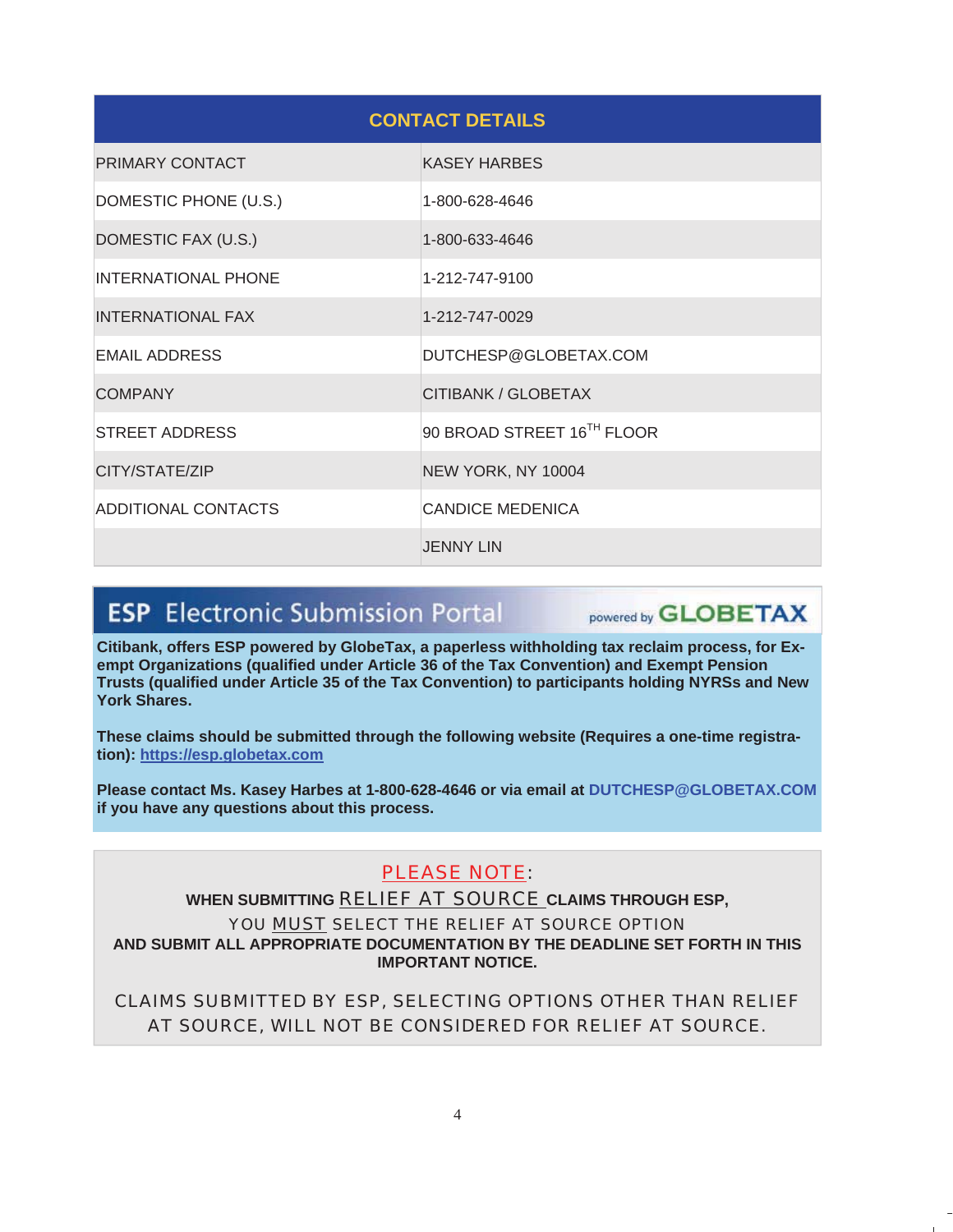## **FREQUENTLY ASKED QUESTIONS (FAQs)**

### **GENERAL QUESTIONS**

| <b>QUESTION</b>                                                                                                                                                                                                                                                                                                            | <b>ANSWER</b>                                                                                                                                                                                                                                                                                                                                                                                                                                                                                                 |  |  |
|----------------------------------------------------------------------------------------------------------------------------------------------------------------------------------------------------------------------------------------------------------------------------------------------------------------------------|---------------------------------------------------------------------------------------------------------------------------------------------------------------------------------------------------------------------------------------------------------------------------------------------------------------------------------------------------------------------------------------------------------------------------------------------------------------------------------------------------------------|--|--|
| DO I NEED TO SUBMIT A SPLIT-LETTER?                                                                                                                                                                                                                                                                                        | <b>NO. YOUR EDS ELECTIONS WILL BE USED IN PLACE</b><br>OF THE TRADITIONAL "SPLIT-LETTER."                                                                                                                                                                                                                                                                                                                                                                                                                     |  |  |
| WILL I RECEIVE A DECLARATION IN LIEU OF DIVI-<br>DEND NOTE ("DLD" or "CERT") FOR MY ARTICLE 35<br>PENSIONS OR ARTICLE 36 CHARITIES?                                                                                                                                                                                        | NO, GOING FORWARD, ALL DECLARATION IN LIEU<br>OF DIVIDEND NOTES WILL BE MAINTAINED BY THE<br>TRANSFER AGENT, TO BE RELEASED ONLY UPON<br>WRITTEN REQUEST BY THE PARTICIPANT.                                                                                                                                                                                                                                                                                                                                  |  |  |
| AM I REQUIRED TO FILE THROUGH ESP?                                                                                                                                                                                                                                                                                         | NO, YOU MAY SUBMIT A TRADITIONAL CLAIM<br>THROUGH THE MAIL IF YOU CANNOT SUBMIT CLIENT<br>DATA THROUGH ESP. WE STRONGLY SUGGEST<br>LOGGING IN TO ESP TO DOWNLOAD THE TEMPLATE<br>PROVIDED WHEN PREPARING YOUR CLAIM, RE-<br><b>GARDLESS OF YOUR ULTIMATE SUBMISSION METH-</b><br>OD.                                                                                                                                                                                                                          |  |  |
| IS THERE ANY CASE IN WHICH A U.S. RESIDENT<br>401(a), 401(K), 457(b), 403(b), IRA, ROTH IRA, EM-<br>PLOYEE PENSION PLANS OR SIMPLE RETIREMENT<br>ACCOUNT WOULD NOT QUALIFY FOR TREATY BEN-<br>EFITS UNDER ARTICLE 35 OF THE TREATY BE-<br>TWEEN THE US AND THE NETHERLANDS FOR THE<br><b>AVOIDANCE OF DOUBLE TAXATION?</b> | YES, FOR INSTANCE, THESE ACCOUNT TYPES WILL<br>NOT BE CONSIDERED ELIGIBLE FOR TREATY BENE-<br>FITS UNDER ARTICLE 35 OF THE TREATY BETWEEN<br>THE US AND THE NETHERLANDS FOR THE AVOID-<br>ANCE OF DOUBLE TAXATION IN ANY TAXABLE YEAR<br>IF LESS THAN 70% OF THE TOTAL AMOUNT OF<br>WITHDRAWALS FROM SUCH U.S. TRUST DURING<br>THAT YEAR IS USED TO PROVIDE PENSION, RETIRE-<br>MENT OR OTHER EMPLOYEE BENEFITS AS MEANT<br>IN ARTICLE 35 OF THE ABOVE MENTIONED TREATY.                                      |  |  |
|                                                                                                                                                                                                                                                                                                                            | <b>RELIEF AT SOURCE QUESTIONS</b>                                                                                                                                                                                                                                                                                                                                                                                                                                                                             |  |  |
| <b>QUESTION</b>                                                                                                                                                                                                                                                                                                            | <b>ANSWER</b>                                                                                                                                                                                                                                                                                                                                                                                                                                                                                                 |  |  |
| IS THE RELIEF AT SOURCE PROCESS FREE OF<br>CHARGE?                                                                                                                                                                                                                                                                         | <b>NO. THIS TAX RELIEF AT SOURCE ASSISTANCE SER-</b><br>VICE IS WHOLLY VOLUNTARY AND DISCRETIONARY<br>AND OUTSIDE THE TERMS AND CONDITIONS OF ANY<br>APPLICABLE DEPOSIT AGREEMENT. FEES WILL BE<br>CHARGED FOR THIS SERVICE OF UP TO \$0.005 PER<br>DEPOSITARY SHARE WITH NO MINIMUM, AND ANY<br>OTHER CHARGES, FEES OR EXPENSES PAYABLE BY<br>OR DUE TO CITIBANK OR ITS AGENTS, INCLUDING<br>THE CUSTODIAN OR TO TAX AUTHORITIES OR REG-<br>ULATORS. FEES PAID TO CITIBANK MAY BE SHARED<br>WITH ITS AGENTS. |  |  |
| IS THE PROCESS FOR TAX RELIEF OFFERED BY<br>ICITIBANK AN OPTIONAL PROCESS?                                                                                                                                                                                                                                                 | YES, THIS IS A DISCRETIONARY, OPTIONAL SER-<br>VICE.                                                                                                                                                                                                                                                                                                                                                                                                                                                          |  |  |

 $\frac{1}{1}$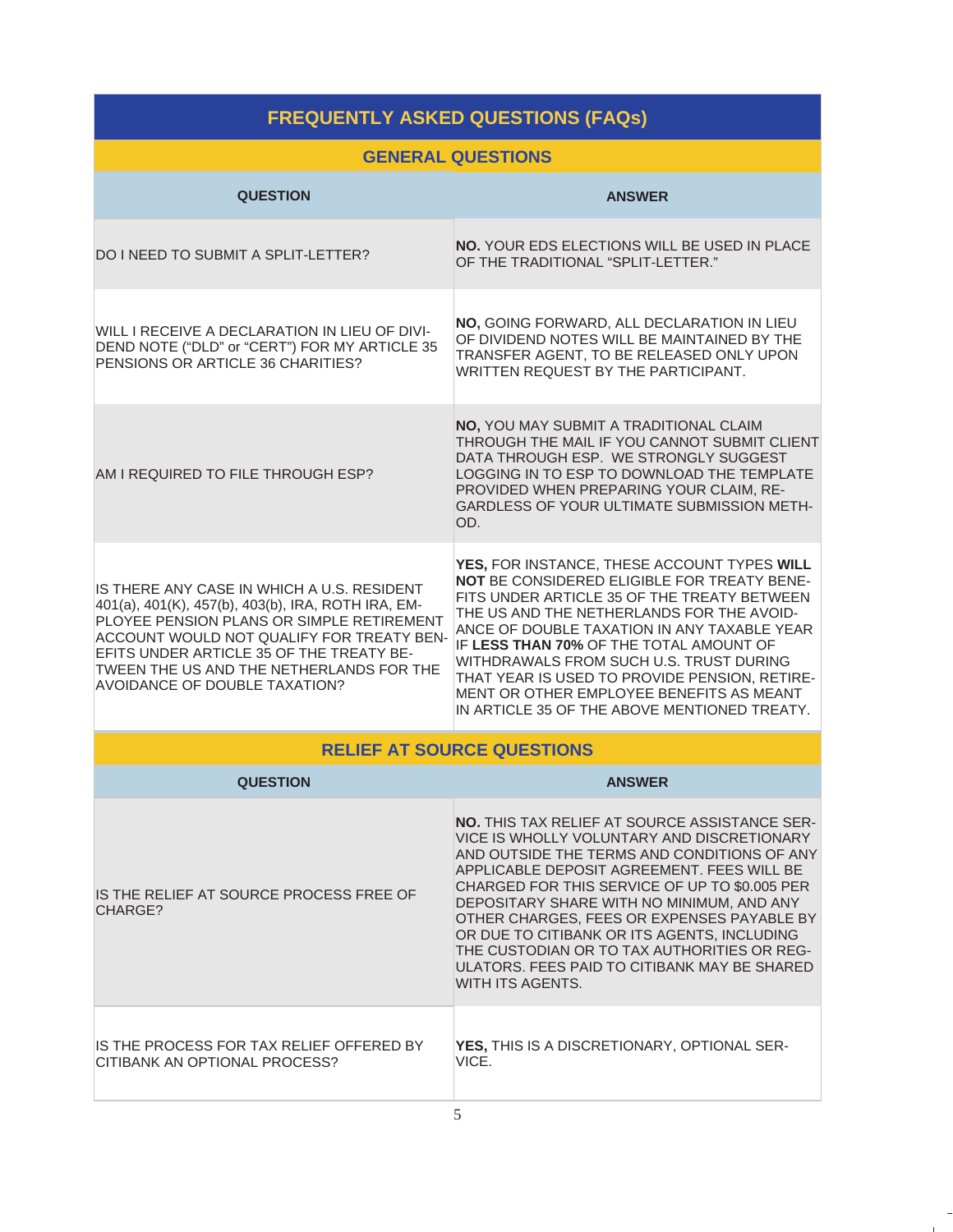| <b>FREQUENTLY ASKED QUESTIONS (FAQs)</b>                                                                                                              |                                                                                                                                                                              |  |  |
|-------------------------------------------------------------------------------------------------------------------------------------------------------|------------------------------------------------------------------------------------------------------------------------------------------------------------------------------|--|--|
|                                                                                                                                                       | <b>RELIEF AT SOURCE QUESTIONS - CONTINUED</b>                                                                                                                                |  |  |
| <b>QUESTION</b>                                                                                                                                       | <b>ANSWER</b>                                                                                                                                                                |  |  |
| DO I NEED TO PHYSICALLY SEND ANY DOCUMENTS<br>TO CITIBANK IN ORDER TO PARTICIPATE IN THE<br>RELIEF AT SOURCE PROCESS?                                 | YES, IN ADDITION TO SUBMISSION OF THE CLIENT<br>LISTING, YOU MUST PROVIDE AN IRS FORM 6166<br>(CURRENT TAX YEAR) OR DUTCH QUALIFICATION<br>LETTER FOR EACH BENEFICIAL OWNER. |  |  |
| WILL I BE PAID THROUGH DTC FOR CLAIMS SUB-<br>MITTED THROUGH THE RELIEF AT SOURCE PRO-<br>CESS?                                                       | YES.                                                                                                                                                                         |  |  |
| WILL A "DUTCH QUALIFICATION LETTER" SUFFICE<br>IN LIEU OF A CURRENT YEAR IRS FORM 6166?                                                               | NO, AS OF JANUARY 1, 2013 THE DUTCH TAX AU-<br>THORITY NO LONGER ACCEPTS THE DUTCH QUALI-<br>FICATION LETTER AS A MEANS OF PROVING EXEMP-<br>TION.                           |  |  |
| MY CLIENT IS UNABLE TO PROVIDE THE REQUIRED<br>DOCUMENTATION BY THE RELIEF AT SOURCE<br>DEADLINE. MAY I STILL SUBMIT THE CLAIM<br><b>THROUGH ESP?</b> | YES, YOU MAY EITHER PARTICIPATE IN THE QUICK<br>REFUND OR ON-GOING LONG FORM PROCESSES,<br>WITHIN THE STATUTE OF LIMITATIONS.                                                |  |  |
| ONCE I SUBMIT A RELIEF AT SOURCE CLAIM, HOW<br>LONG WILL IT TAKE TO BE PAID?                                                                          | RELIEF AT SOURCE CLAIMS ARE PAID ON THE NYRS<br>PAY DATE, THROUGH DTC.                                                                                                       |  |  |
|                                                                                                                                                       | <b>QUICK REFUND QUESTIONS</b>                                                                                                                                                |  |  |
| <b>QUESTION</b>                                                                                                                                       | <b>ANSWER</b>                                                                                                                                                                |  |  |
| DO I NEED TO PHYSICALLY SEND ANY DOCUMENTS<br>TO CITIBANK IN ORDER TO PARTICIPATE IN THE<br><b>QUICK REFUND PROCESS?</b>                              | NO, YOU MUST ONLY PROVIDE THE BENEFICIAL<br>OWNER BREAKDOWN VIA ESP.                                                                                                         |  |  |
| WILL I BE PAID THROUGH DTC FOR CLAIMS SUB-<br>MITTED THROUGH THE QUICK REFUND PROCESS?                                                                | YES.                                                                                                                                                                         |  |  |
| ONCE I SUBMIT A QUICK REFUND CLAIM VIA ESP,<br>HOW LONG WILL IT TAKE TO BE PAID?                                                                      | WE ESTIMATE PAYMENT WITHIN APPROXIMATELY 8<br><b>TO 10 WEEKS OF PAY DATE.</b>                                                                                                |  |  |
| DOES THE QUICK REFUND PROCESS HAVE A<br>MINIMUM POSITION PER BENEFICIAL OWNER<br><b>REQUIREMENT?</b>                                                  | ANY CLAIM FOR BENEFICIAL OWNERS HOLDING<br>LESS THAN 5,000 NYRS WILL BE AUTOMATICALLY<br>HELD AND SUBSEQUENTLY FILED VIA THE TRADI-<br>TIONAL LONG FORM PROCESS.             |  |  |

 $\frac{1}{\sqrt{2}}$  $\mathbb{R}^n$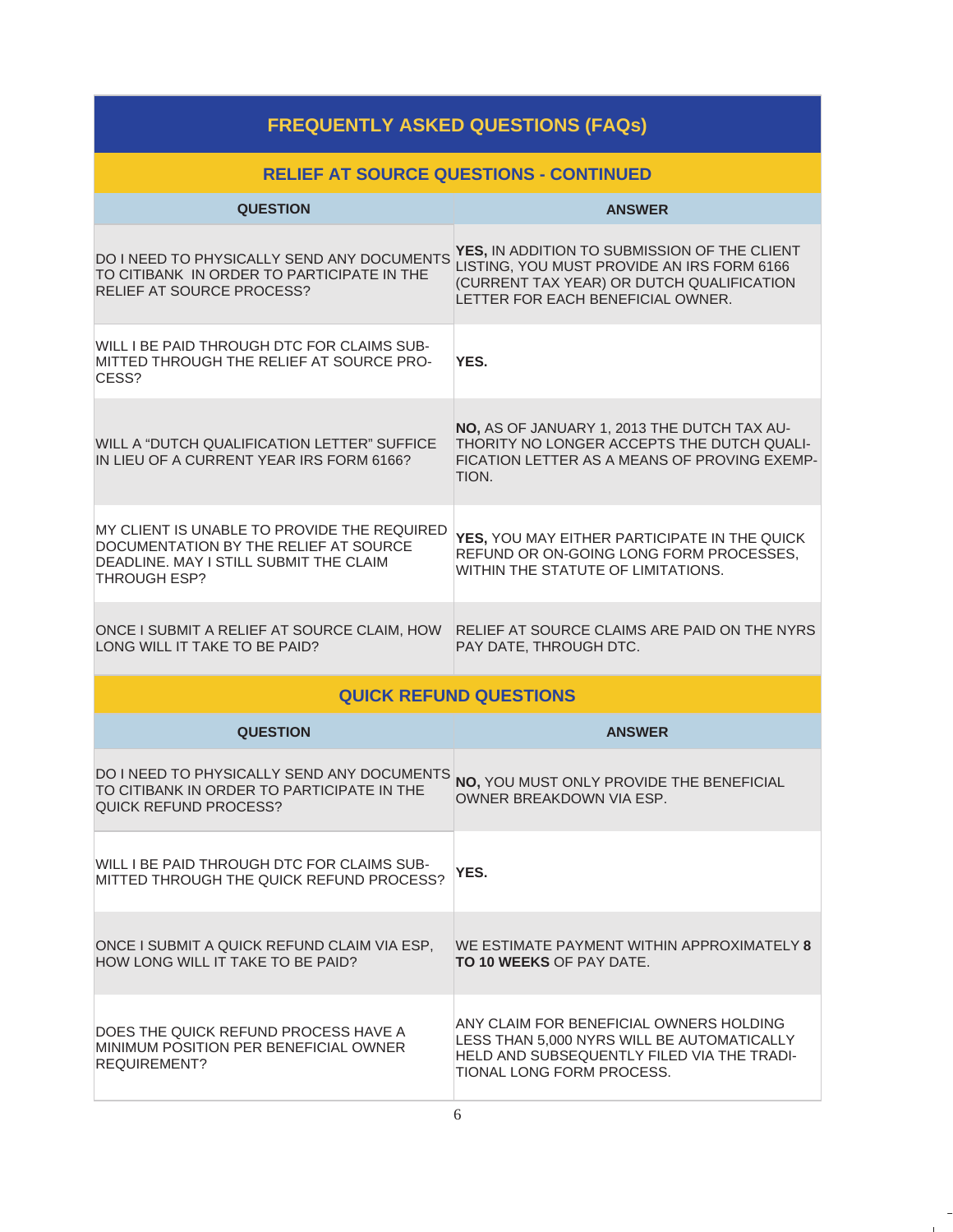| <b>FREQUENTLY ASKED QUESTIONS (FAQs)</b>                                               |                                                                                                                                                                                                                                                                                                                                                                                                                                                                                                                                                                                                                |  |  |  |
|----------------------------------------------------------------------------------------|----------------------------------------------------------------------------------------------------------------------------------------------------------------------------------------------------------------------------------------------------------------------------------------------------------------------------------------------------------------------------------------------------------------------------------------------------------------------------------------------------------------------------------------------------------------------------------------------------------------|--|--|--|
| <b>QUICK REFUND QUESTIONS - CONTINUED</b>                                              |                                                                                                                                                                                                                                                                                                                                                                                                                                                                                                                                                                                                                |  |  |  |
| <b>QUESTION</b>                                                                        | <b>ANSWER</b>                                                                                                                                                                                                                                                                                                                                                                                                                                                                                                                                                                                                  |  |  |  |
| IS THE QUICK REFUND PROCESS FREE OF<br>CHARGE?                                         | <b>NO.</b> THIS TAX RECLAIM ASSISTANCE SERVICE IS<br>WHOLLY VOLUNTARY AND DISCRETIONARY AND<br>OUTSIDE THE TERMS AND CONDITIONS OF ANY AP-<br>PLICABLE DEPOSIT AGREEMENT, QUICK REFUND<br>APPLICATIONS RECEIVED POST DEADLINE WILL BE<br>REJECTED. FEES WILL BE CHARGED FOR THIS AS-<br>SISTANCE SERVICE OF UP TO \$0.005 PER DS FOR<br>QUICK REFUND WITH A MINIMUM OF \$25.00, AND ANY<br>OTHER CHARGES, FEES OR EXPENSES PAYABLE BY<br>OR DUE TO CITIBANK OR ITS AGENTS, INCLUDING<br>THE CUSTODIAN OR TO TAX AUTHORITIES OR REGU-<br>LATORS. FEES PAID TO CITIBANK MAY BE SHARED<br><b>WITH ITS AGENTS.</b> |  |  |  |
| IS THE QUICK REFUND PROCESS FOR TAX RELIEF<br>OFFERED BY CITIBANK AN OPTIONAL PROCESS? | YES, THIS IS A DISCRETIONARY, OPTIONAL SERVICE.                                                                                                                                                                                                                                                                                                                                                                                                                                                                                                                                                                |  |  |  |
|                                                                                        | <b>LONG FORM QUESTIONS</b>                                                                                                                                                                                                                                                                                                                                                                                                                                                                                                                                                                                     |  |  |  |
| <b>QUESTION</b>                                                                        | <b>ANSWER</b>                                                                                                                                                                                                                                                                                                                                                                                                                                                                                                                                                                                                  |  |  |  |
| HOW LONG DOES IT TAKE FOR PAYMENT ON LONG<br><b>FORM CLAIMS?</b>                       | APPROXIMATELY 4-6 MONTHS.                                                                                                                                                                                                                                                                                                                                                                                                                                                                                                                                                                                      |  |  |  |
| DOES THE LONG FORM PROCESS HAVE A MINIMUM<br>POSITION REQUIRMENT PER BENEFICIAL OWNER? | NO, ALL CLAIMS WILL BE PROCESSEED THOUGH<br>THERE IS A MINIMUM FEE OF \$25 PER BENEFICIAL<br>OWNER.                                                                                                                                                                                                                                                                                                                                                                                                                                                                                                            |  |  |  |
| WHAT WILL THE FEE BE IF A BENEFICIAL OWNER'S<br>CLAIM IS FOR LESS THAN \$50?           | CITIBANK IS WILLING TO WAIVE THE \$25 MINIMUM<br>ON AN EXCEPTIONAL BASIS IN FAVOR OF A SPLIT<br>OF THE RECLAIMED FUNDS OF 50/50 FOR ANY BEN-<br>EFICIAL OWNER RECLAIMING LESS THAN \$50.                                                                                                                                                                                                                                                                                                                                                                                                                       |  |  |  |
| WILL I BE PAID THROUGH DTC FOR CLAIMS SUB-<br>MITTED THROUGH THE LONG FORM PROCESS?    | NO, YOU WILL BE PAID BY CHECK.                                                                                                                                                                                                                                                                                                                                                                                                                                                                                                                                                                                 |  |  |  |
| WILL CITIBANK ACCEPT CLAIMS FILED DIRECTLY<br>TO THEM BY BENEFICIAL OWNERS?            | CITIBANK ONLY ACCEPTS CLAIMS FILED BY THE DTC<br>PARTICIPANT WHO HELD THE SECURITIES<br>THROUGH DTC AND ONLY TO THE EXTENT THAT<br>DTC HAS REPORTED THESE HOLDINGS TO US AS<br>VALID.                                                                                                                                                                                                                                                                                                                                                                                                                          |  |  |  |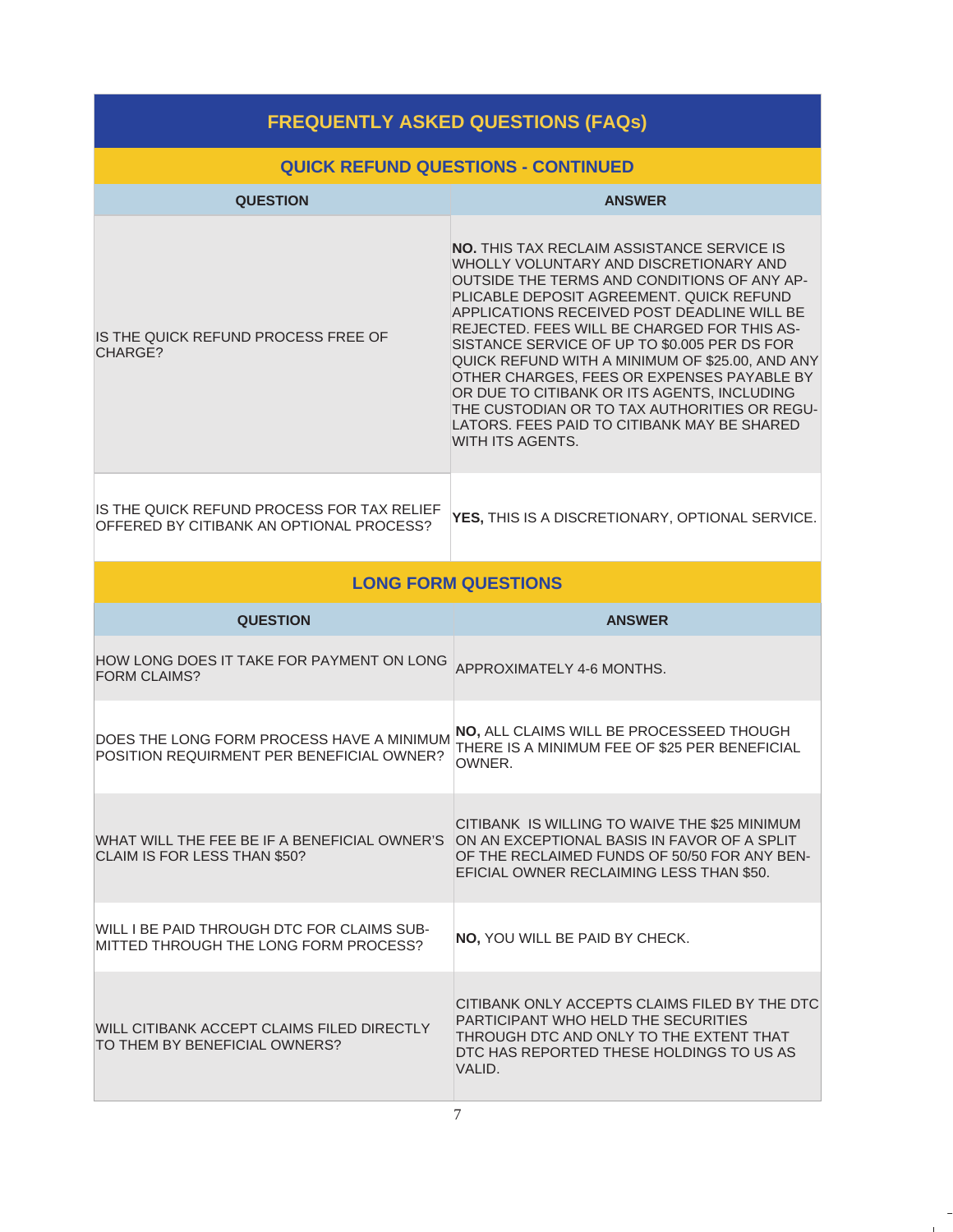| <b>FREQUENTLY ASKED QUESTIONS (FAQs)</b>                                             |                                                                                                                                                                                                                                                                                                                                                                                                                                                                                                                                                                                                                                                                                                                                                |  |  |
|--------------------------------------------------------------------------------------|------------------------------------------------------------------------------------------------------------------------------------------------------------------------------------------------------------------------------------------------------------------------------------------------------------------------------------------------------------------------------------------------------------------------------------------------------------------------------------------------------------------------------------------------------------------------------------------------------------------------------------------------------------------------------------------------------------------------------------------------|--|--|
|                                                                                      | <b>LONG FORM (CONTINUED)</b>                                                                                                                                                                                                                                                                                                                                                                                                                                                                                                                                                                                                                                                                                                                   |  |  |
| <b>QUESTION</b>                                                                      | <b>ANSWER</b>                                                                                                                                                                                                                                                                                                                                                                                                                                                                                                                                                                                                                                                                                                                                  |  |  |
| IS THE LONG FORM PROCESS FREE OF CHARGE?                                             | <b>NO.</b> THIS TAX RECLAIM ASSISTANCE SERVICE IS<br>WHOLLY VOLUNTARY AND DISCRETIONARY AND<br>OUTSIDE THE TERMS AND CONDITIONS OF ANY AP-<br>PLICABLE DEPOSIT AGREEMENT. FEES WILL BE<br>CHARGED FOR THIS ASSISTANCE SERVICE OF UP<br>TO \$0.001 PER DS FOR STANDARD LONG FORM RE-<br>CLAIMS WITH A MINIMUM OF \$25.00. RECLAIMS RE-<br>CEIVED POST DEADLINE CANNOT BE ASSURED AND<br>MAY BE SUBJECT TO A PER BENEFICIARY FEE AS<br>WELL AS OTHER CHARGES, FEES OR EXPENSES<br>PAYABLE BY OR DUE TO CITIBANK OR ITS AGENTS.<br>INCLUDING THE CUSTODIAN OR TAX AUTHORITIES.<br>IN ADDITION, CHARGES MAY APPLY TO ANY LONG<br>FORM CLAIMS REJECTED OR NOT ACCEPTED BY<br>THE CUSTODIAN. FEES PAID TO CITIBANK MAY BE<br>SHARED WITH ITS AGENTS. |  |  |
| IS THIS LONG FORM PROCESS FOR TAX RELIEF<br>OFFERED BY CITIBANK AN OPTIONAL PROCESS? | YES, THIS IS A DISCRETIONARY, OPTIONAL SER-<br>VICE.                                                                                                                                                                                                                                                                                                                                                                                                                                                                                                                                                                                                                                                                                           |  |  |

### **DISCLAIMER**

#### **All Post-Electronic Reclaims filing Long-Form:**

U.S. residents and non-U.S. residents who have missed the Relief at Source and Quick Reclaim Process deadlines may file for a "long-form" refund by submitting a claim via either ESP or traditional methods to Citibank / GlobeTax prior to the expiry of the right to claim. Based on their county, that period generally expires five (5) years from the end of the year in which the dividend was paid in the local market. Claims received after the long form deadline will be filed on a best effort basis at the discretion of Citibank / GlobeTax.

**All tax information contained in this Important Notice is based on a good faith compilation of information obtained from multiple sources. The information is subject to change. Actual deadlines frequently vary from the statutory deadlines because of local market conditions and advanced deadlines set by local agents. To mitigate risk it is strongly advised that DTC Participants file their claims as soon as possible as the depositary and/or their agents will not be liable for claims filed less than six months before the specified deadline. In the event that local market rules, whether implemented by a local agent or a Tax Authority, conflict with the information provided in the important notice, either prior to or after publication, the local market rules will prevail.**